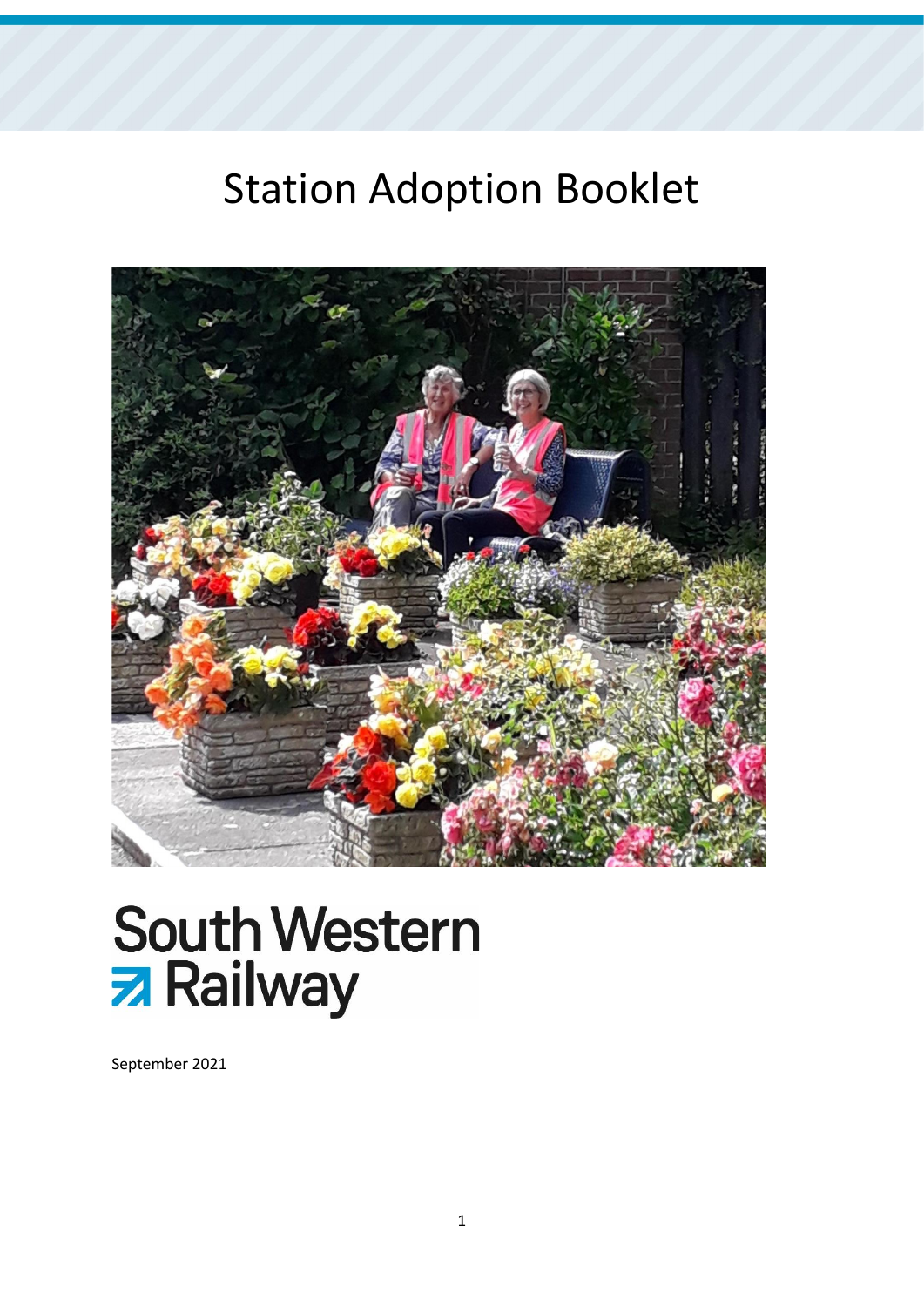### **Contents**

| Welcome from Claire Mann, Managing Director of South Western Railway, and Jools Townsend,<br>Chief Executive of Community Rail Network | 3  |
|----------------------------------------------------------------------------------------------------------------------------------------|----|
| What are the benefits of station adoption?                                                                                             | 5  |
| How to adopt your station                                                                                                              | 7  |
| Good practice for station adoption - some suggestions from Community Rail Network                                                      | 9  |
| Safety terms and conditions                                                                                                            | 10 |
| Code of Conduct for Station Adopters                                                                                                   | 11 |
| <b>Station Adoption Form</b>                                                                                                           | 12 |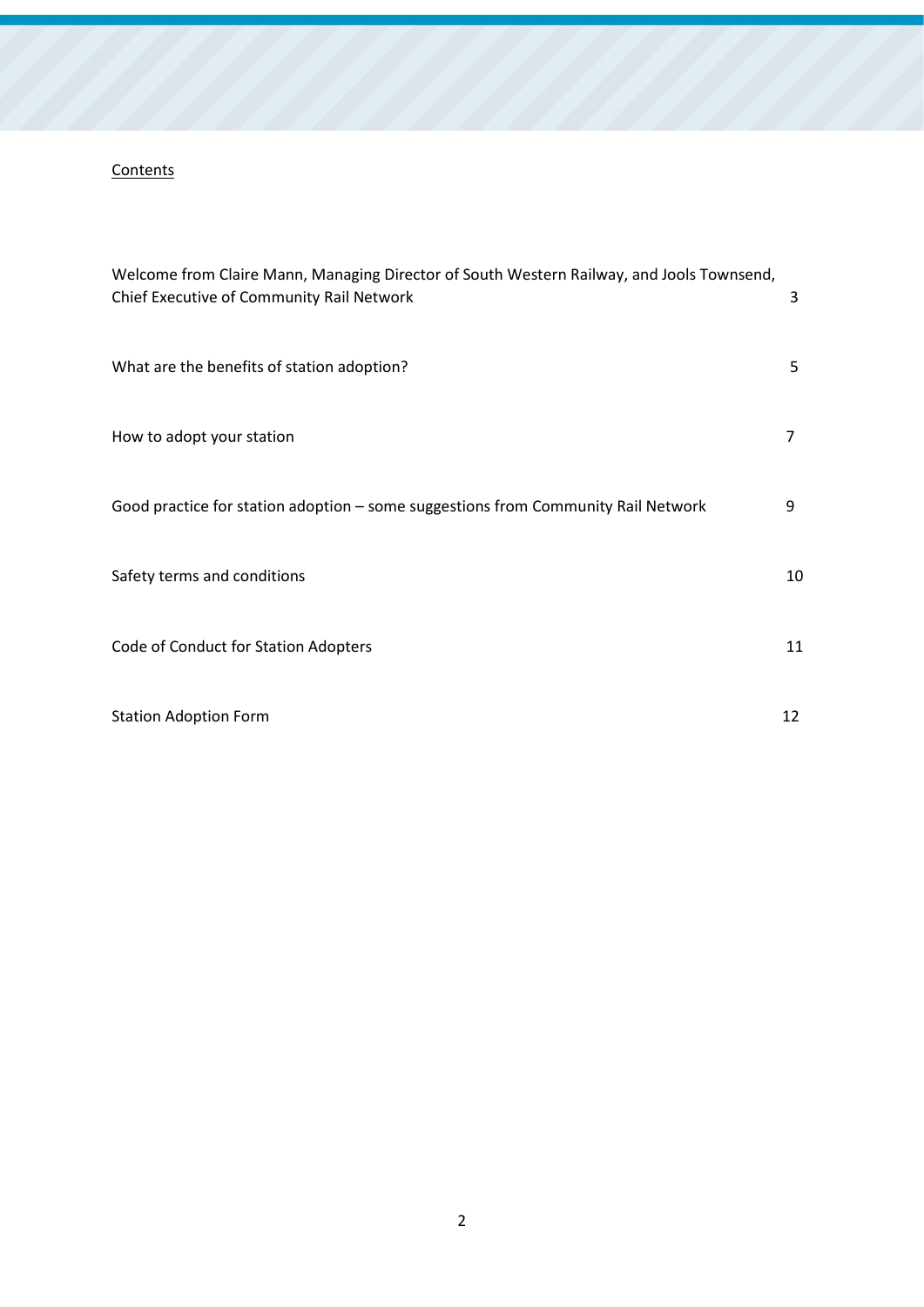#### **Welcome to the South Western Railway (SWR) guide to adopting your local station**

Thank you for your interest in becoming one of our station partners.

This booklet will provide you with everything you need to know about our Station Adoption programme and reveal how you can make a difference through our local Community Rail Partnerships (CRPs).

Our station partners are a group of volunteers who come together to work with us on improving our stations and changing how they serve our local areas. Since their introduction station partners have played a vital role in supporting social and economic development, creating a sense of community and inclusion, and enhancing the passenger experience across the SWR network.

By partnering with now more than 70 station adopters including community groups, charities, and businesses, we've helped bring about real change. Over the past few years, we have seen our team of volunteers get involved a wide range of activities, from delivering meals to the most vulnerable in what has been a challenging year for many, to installing art displays in waiting rooms and helping brighten up our stations.

SWR is committed to providing easy and convenient mobility, whilst improving quality of life by connecting people and communities. Station adoption is one of the best ways you can help us achieve this. It's an excellent opportunity to get the community involved in our rail stations and work together to improve the station, and travelling experience, for everyone. We would encourage anyone who is interested to think about getting involved – you could be an established volunteer/community group, charity, local authority, business, or you might want to setup a new group specifically to adopt your station.

Adoptions could be through adding planters or an art display, introducing a book swap scheme, tending a green area of land (where available), helping to keep the station litter free or even working with us to create a community hub. Be assured that whatever your ideas we are happy to talk them through, and even offer funding to support this work. Not everything will be possible within the operational constraints of the railway, however we are always keen to explore different possibilities.

This booklet will provide you with everything you need to know about station adoption, including the benefits, steps to work through with us, key considerations, as well as the support we offer. To find out more about station adoption or get involved please contact our dedicated Community Rail Manager, Paula Aldridge, a[t paula.aldridge@swrailway.com](mailto:Andrew.harrowell@swrailway.com)

Thank you for taking the time to read this booklet and we look forward to working with you in the future.

Claire Mann, Managing Director, SWR

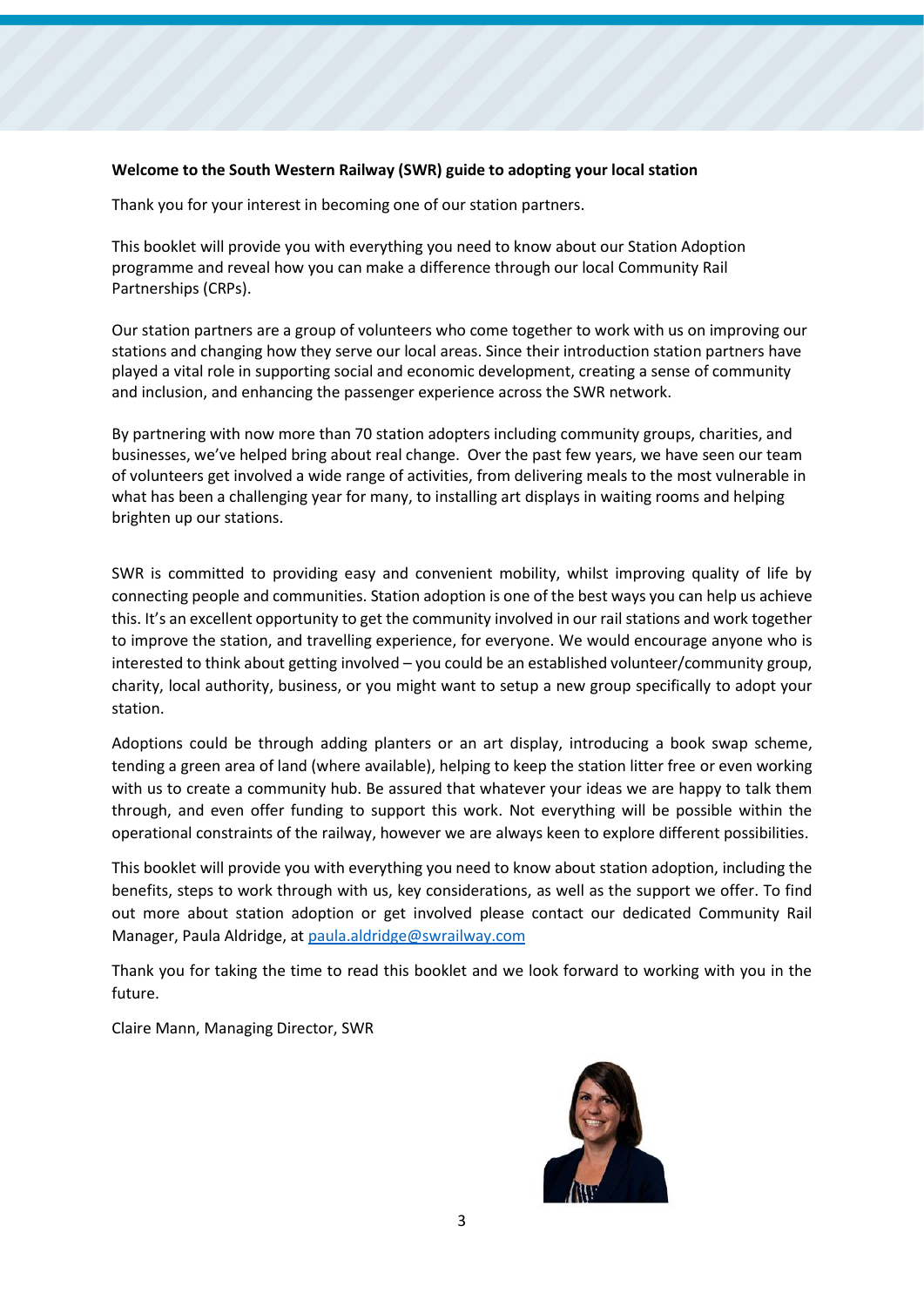#### **Community Rail Network is proud to support SWR with its station adoption work**

Community Rail Network is dedicated to supporting community-based groups and partnerships that connect their community with their railway and deliver social benefit. This includes the Community Rail Partnerships supported by SWR and the ever-growing number of station adopters on its network.

I'm delighted we're working with SWR to encourage more groups to adopt their local station. This work is so valuable, not only in making stations more welcoming for passengers, but in bringing local volunteers together to make a difference to their area, and helping communities to get the most from their stations. We are also pleased to be able to administer the SWR Station Adoption Fund on behalf of the company, whilst supporting their plans for returning redundant building space into community use. More information about station adoption and community rail is available on Community Rail Network's website: www.communityrail.org.uk

Whatever way you adopt your station I would like to thank you for becoming part of a flourishing national movement. I would also encourage you to ensure that you become Community Rail Network members. This will enable you to access support from our team of experts, access the SWR Station Adoption Fund, as well as the Small Grants funds provided by us nationally.

Jools Townsend, Chief Executive, Community Rail Network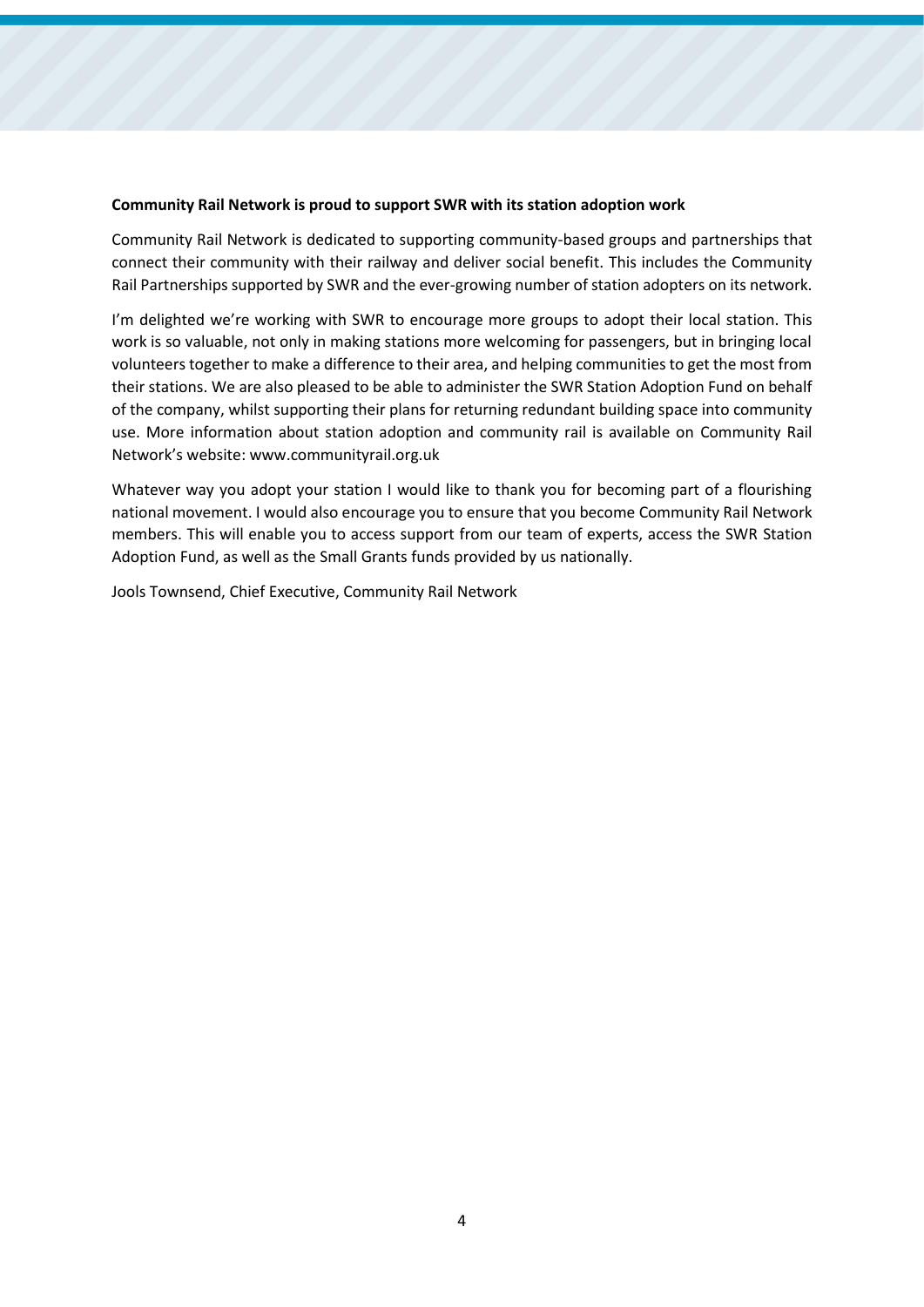#### **What are the benefits of station adoption?**

At SWR, we are determined to make our railways a big part of the communities we serve. We want to have local groups helping us to ensure that each location reflects the area it serves.

There are many benefits to station adoption for a variety of groups, including:

#### Passengers

Adding beautiful flowers or stunning art displays helps to brighten up the station, improving the travelling experience for commuters and leisure travellers alike. We know that some of our passengers even arrive earlier at our stations to admire the efforts of adopters.

Attractive and inviting stations, that involve the local community, also help to discourage anti-social behaviour. In some cases, our station adoption efforts can even encourage people to use the train over other less-sustainable methods.

#### Group benefits

Station adoption provides an opportunity for individuals to volunteer to make a difference to their local areas. This could be through an established group taking on a new role, or like-minded locals coming together to do something specifically to improve the station with us.

Volunteering as part of a station adoption can give many personal benefits, ranging from improving health and wellbeing, developing skills and confidence, meeting and connecting with other people, as well as a real sense of personal accomplishment. Your efforts will help to develop new friendships, as well as supporting others to get involved in positive activities, whilst helping to make the railway more appealing to others.

#### SWR

From our perspective having the local community involved in our station ensures that each location better reflects the uniqueness of the area. Each one of our stations is different, and so is the community it serves. Through our efforts with adoption groups we can help the two to complement each other.

At the same time, by having local people involved in their local station, there is more pride in the building and the railway as a whole, reducing anti-social behaviour for our passengers and people, whilst enhancing the travelling experience for all.

#### What does SWR offer?

We offer a range of support to our station adopters including:

- Guidance and input on your ideas,
- Safety training relevant to your local station,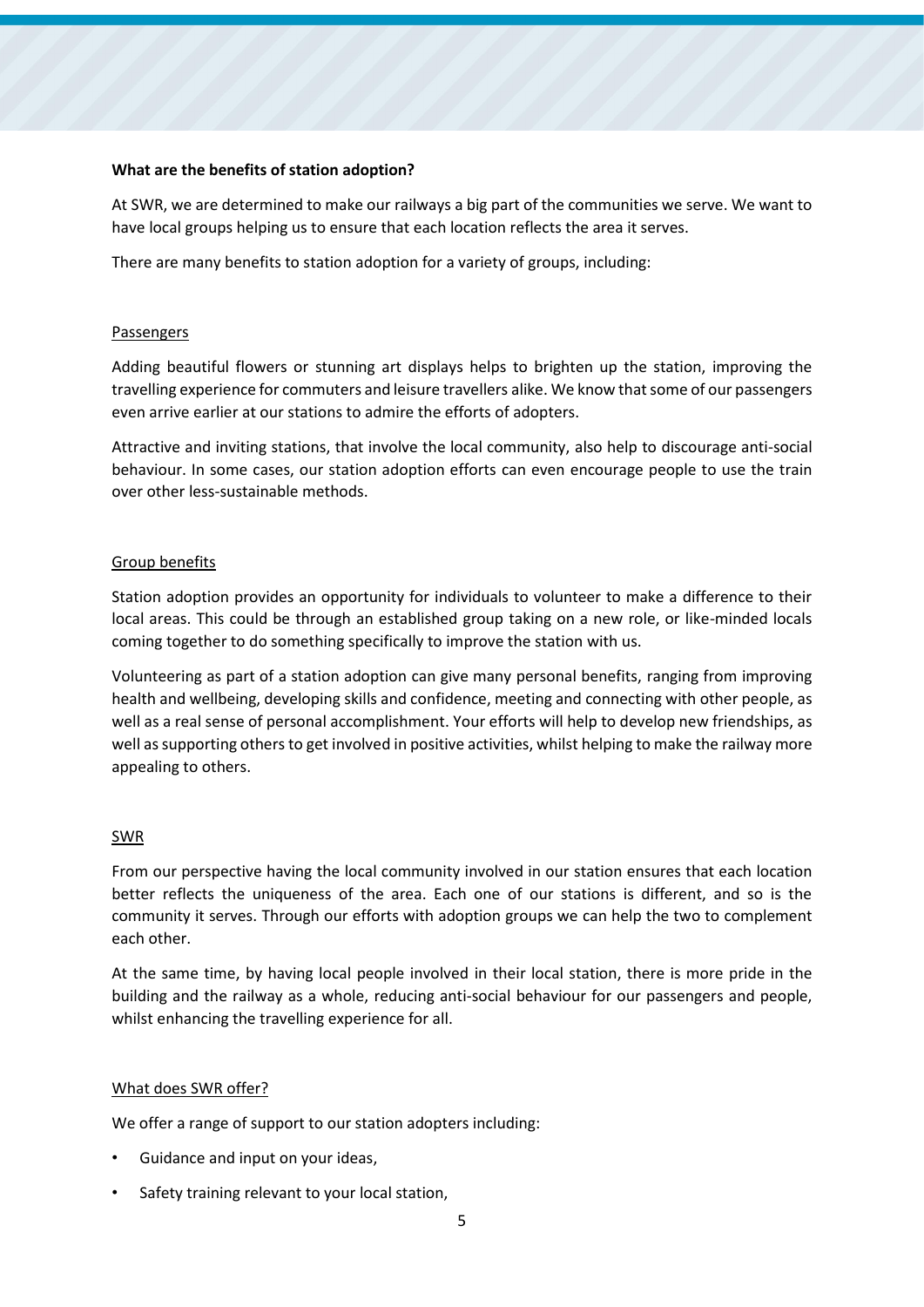- Payment of membership fee for Community Rail Network, enabling access to increased project funding, training opportunities, useful resources and being part of the national community rail movement,
- Support to promote your activities and recognise your efforts, especially for the Community Rail Awards (run by Community Rail Network),
- An opportunity to meet other like-minded groups at our annual Community Rail Conference.

#### Other support for your work

We are happy, and encourage, station adopters to get others involved in their work at the station. This could include collaborations with local groups, schools or others.

Please remember that if another set of individuals wants to join you in your activities at the station they will need to be given the safety briefing by the station manager as well.

We also welcome local groups providing funding to support the efforts of our station adopters. Any generosity can be acknowledged at the station, with a smallsign (no larger than A4) that acknowledges this. This should be close to the item the money was provided for. Wording on the sign must focus on the support provided, for example "[company] is proud to sponsor this planter" or "[company] is working in partnership with [station adopter]". We are unable to allow businesses to use this space for business advertising. Any company interested in advertising at a station should contact SWR's Community Rail Manager, who can pass on their details to the appropriate people.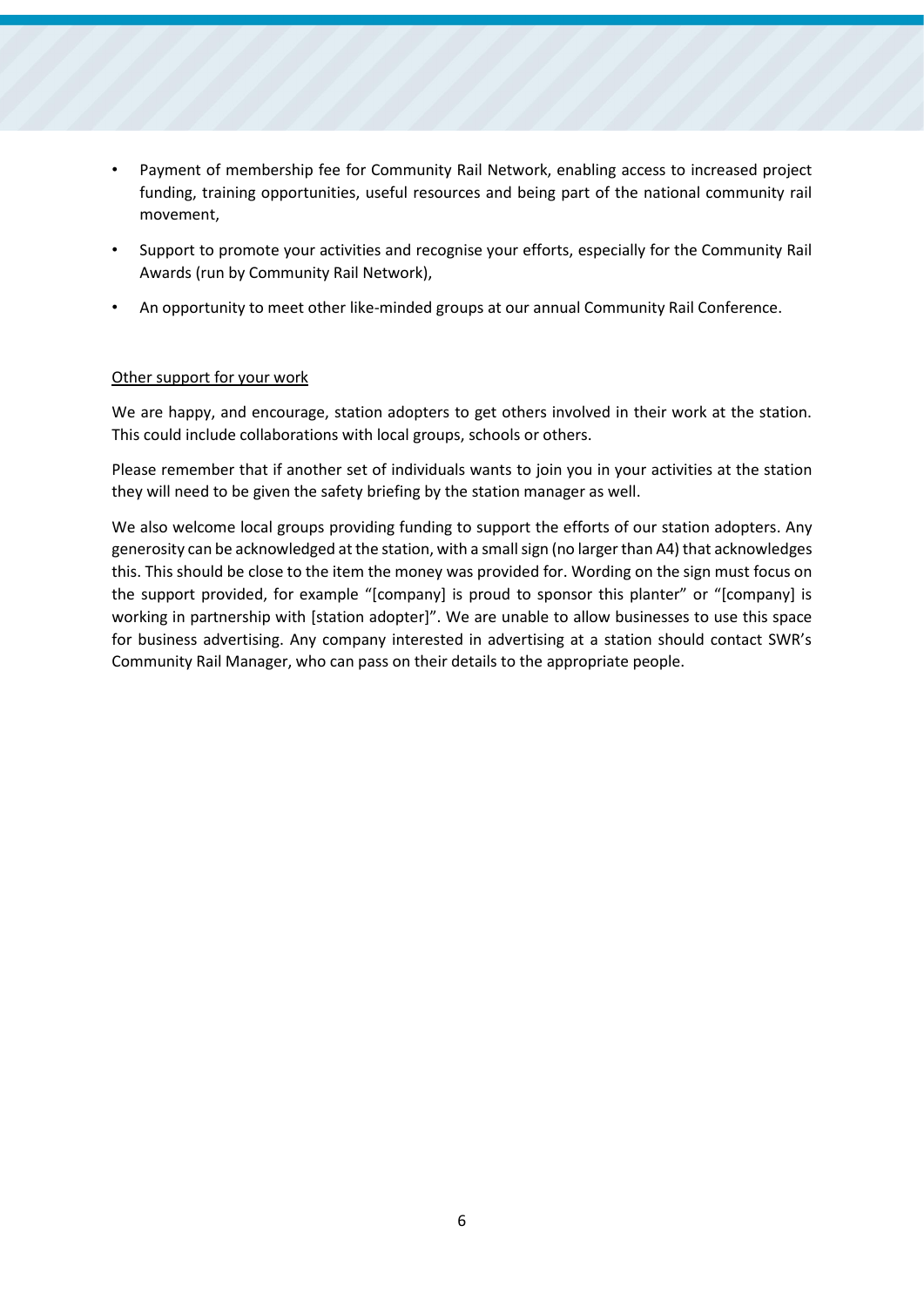#### **How to adopt your station**

At SWR we want to make adopting your station as easy and straightforward as possible. However, we do have to balance our support for adopters with ensuring that we keep everyone safe and maintain our focus on the operation of the railway. Alongside this we have to take account of our vegetation responsibilities, as well as long term station plans.

For these reasons, it is important that any group wishing to adopt their station follows all the steps below:

- 1. Group comes up with their ideas for what they would like to do with their adoption and meets with a member of SWR, your local Community Rail Partnership / Community Rail Network officer (if appropriate) to discuss this.
- 2. The group puts together a formal proposal, in writing, outlining exactly what they would like to undertake at the station and how they would manage this and work safely. If planting is part of the plan, then an overview of the size of planters, as well as types of flowers, must be included. This overview is to be submitted to SWR's Community Rail Manager.
- 3. The proposal will be shared with various groups within SWR for approval. If there are any questions / concerns with the information provided the Community Rail Manager will liaise with you on this.
- 4. Once the proposal is agreed, the group meets the Station Manager for a Safety Briefing and to complete the Station Adoption form (see pages 10-11). This confirms that you agree to the terms and conditions, as well as the code of conduct, in this booklet (see pages 8 and 9).

The form is returned to the Community Rail Manager to log the adoption.

5. The Community Rail Manager will pay for the group to become members of Community Rail Network. Established groups will need to provide a few documents to support this registration. For new groups, setup specifically to adopt the station, SWR and Community Rail Network can support you putting these documents together.

Membership gives groups access to SWR's dedicated station adoption funding, as well as access to Community Rail Network's support and additional grant funding.

**Note** – if you wish to change your activities at a station at any point you must go through steps 2 – 3. Depending on the change in activities we may also require you to receive a new Safety Briefing.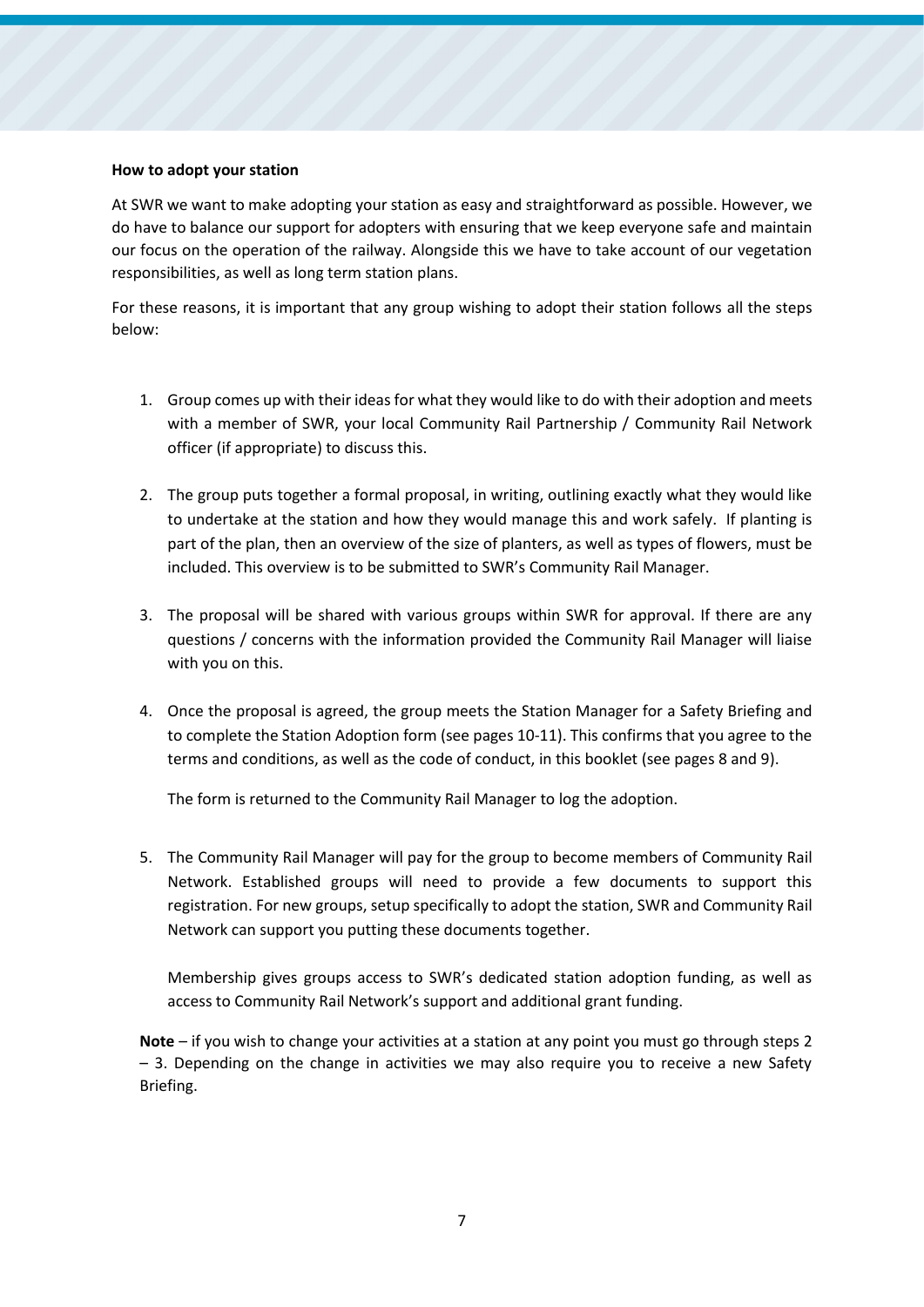#### **Key points to note when planning your adoption**

SWR has a number of key points to consider when groups apply to adopt their station. Please bear the following in mind when putting forward your proposals:

- No trees can be planted on our land, unless agreed.
- No chemicals can be used at our stations.
- No power tools can be used by adopters at our stations.
- Water butts are not allowed to be placed anywhere on SWR land or property
- No digging into the ground, unless prior permission has been agreed with SWR.
- No going on the railway track.
- All waste produced by adopters must be removed from site and responsibly disposed of.
- For artwork, while the ownership of work transfers to SWR upon completion of the project, the station adoption group is expected to be responsible for the repair, maintenance and upkeep of the work. This also applies to planting displays on the stations.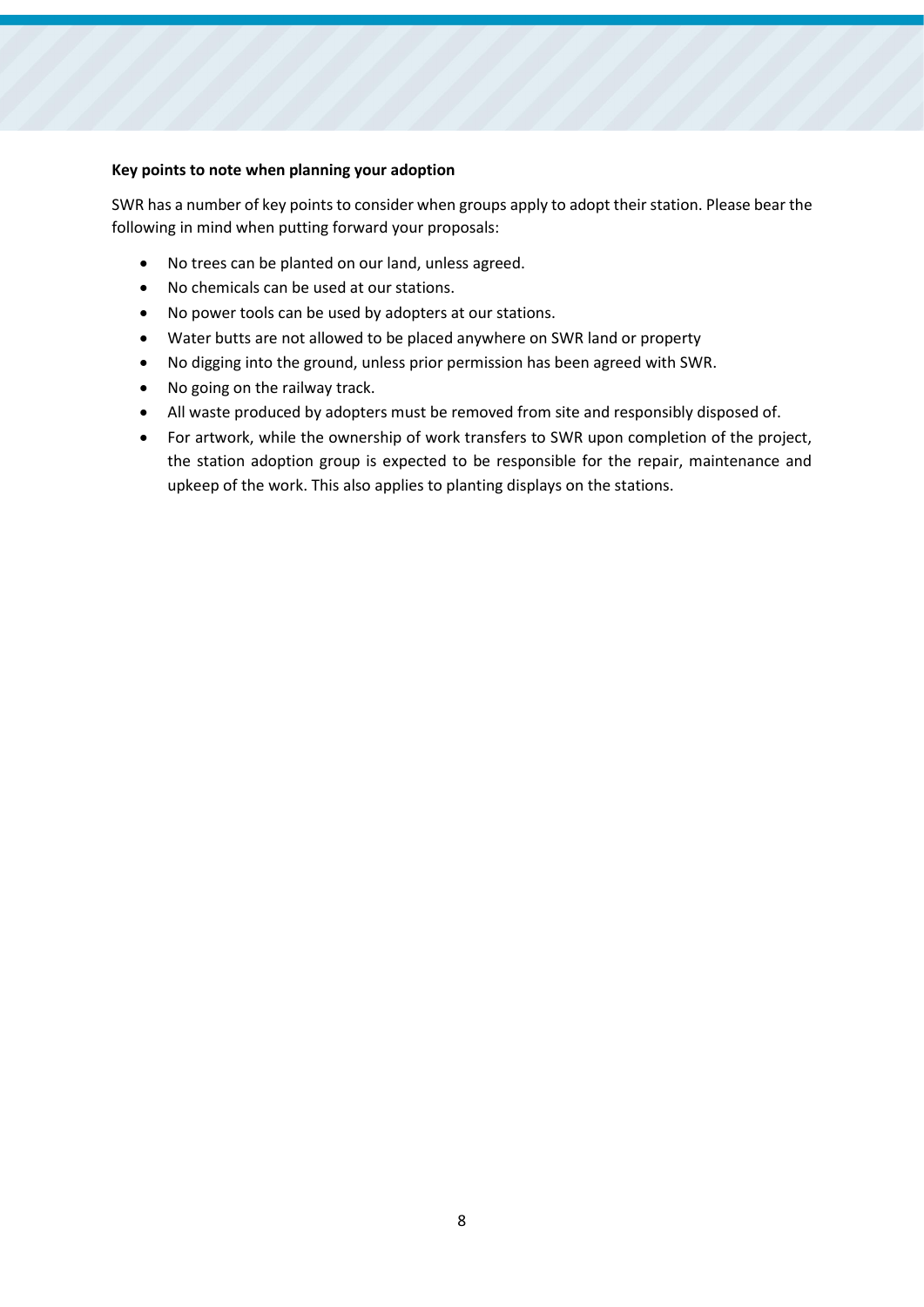#### **Community Rail Network's Good Practice for Station Adoption**

Station adoption brings real and significant benefits both to local communities and to the rail industry. Communities get a much-improved gateway to their town or village, often with enhanced facilities. The station becomes a part of the community; something in which local people can take pride. Across the country, train operators have seen a rise in the use of their stations, a reduction in vandalism and in many cases externally-funded improvements.

Before you start, set some modest targets that you know you can achieve. It could be a target of planting a few bedding plants in summer, or bulbs in autumn. Once you get started you will want to expand your activities, but it's often better to start small. That way, you can make an improvement to your station quickly and deliver something to feel proud of! And while you're doing that you can plan something more ambitious if you want.

As a station adopter you don't need lots of money, but you do need people, enthusiasm, creativity, and good will. You might need a bit of money, to get things like planters, signage, and newsletters. You'll find you can get a lot of help in kind.

Keeping in contact with your local Station Manager and SWR's Community Rail Manager is vital as you develop your station project plans. SWR and Community Rail Network are keen to promote new and innovative ideas where they reflect the needs and interests of the local community. Sometimes a balance needs to be struck between community desires and the operational requirements of the railway. On occasion there may be safety, technical, operational or environmental reasons why a particular project can't go ahead as planned, but SWR and Community Rail Network are happy to talk to you about alternatives or amendments when this happens.

And of course, we also strongly recommend you join Community Rail Network! SWR will cover your membership fees, and you will then be able to apply for grant funding from Community Rail Network to help you deliver your station adoption projects. Perhaps more importantly, you will be able to attend Community Rail Network's seminars and training events, meet other station adopters with similar interests and draw on advice from Community Rail Network if you need it. Community Rail is a big and friendly movement and we hope you'll join in with it.

Daniel Wright, Community Rail Support Officer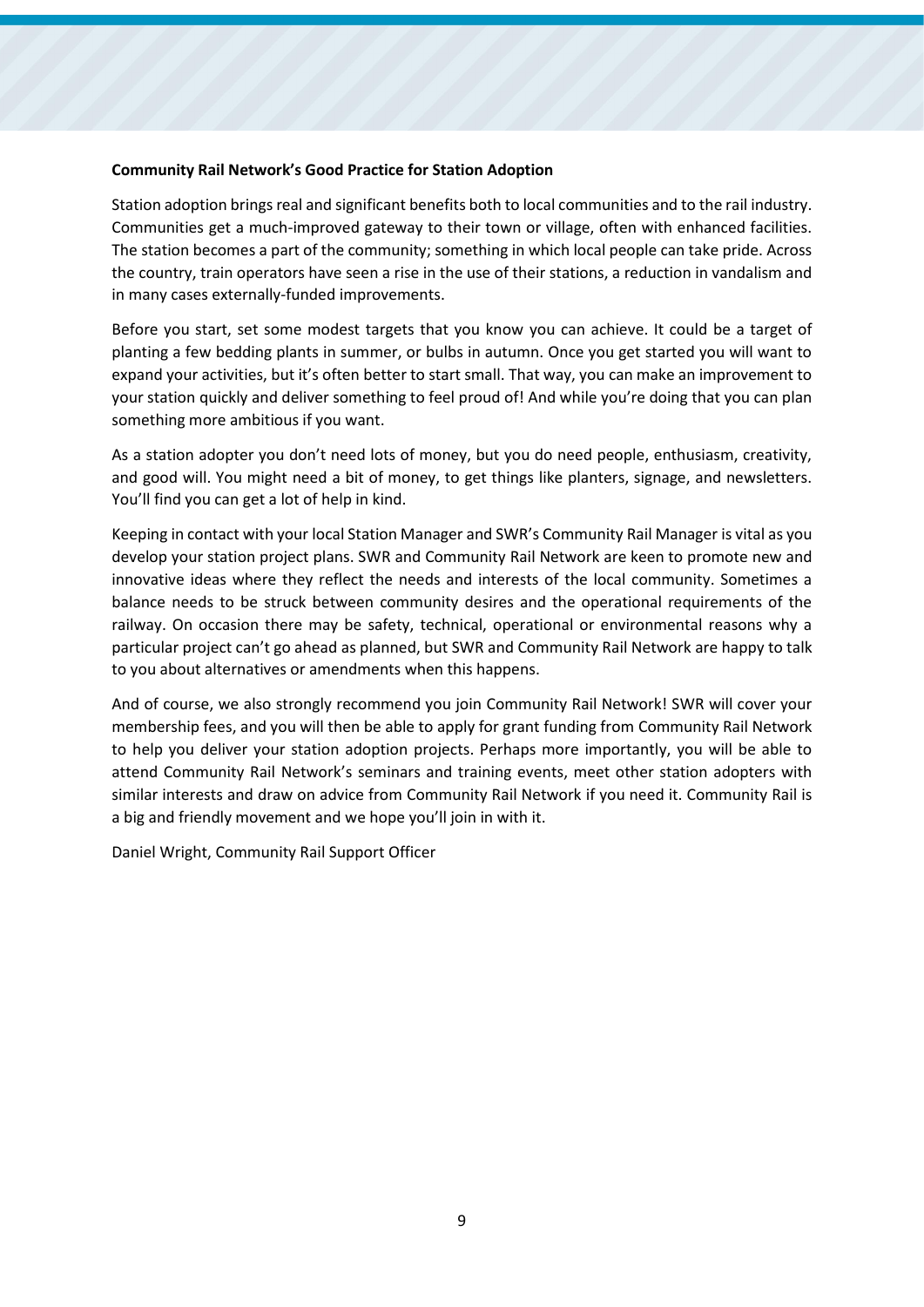#### **Safety terms and conditions**

SWR's number one priority is safety – for our staff, passengers and anyone else using the railway.

We expect all station adopters to conduct themselves in a safe and responsible manner. The following must all be considered against the key points shown on page 7.

The below contains important points and these must be followed at all times. By following the below, you will be covered under SWR's public liability insurance.

- No activity can be undertaken on SWR premises whilst under the influence of alcohol or drugs.
- No alcohol should be brought onto the station as part of the adoption project. No drugs should ever be brought onto the station.
- Always follow the points covered in your Safety Briefing, and if you see anything unsafe report it immediately to railway staff. Never put yourself in a situation that poses personal risk.
- **Safety Briefings can only be provided by a member of SWR staff** if you have a new member joining your group you will need to arrange for them to have this briefing with the station team themselves. Please bear in mind that this may take some time to organise.
- Only work that has been agreed by SWR is to be carried out within the lease area of our land.
- No member of an adoption group is allowed to enter any areas marked as "private" or "no unauthorised access", unless specifically agreed with the local station team.
- No member of the group is to go on the railway track.
- No activities are to be undertaken within 2.4 metres of the platform edge.
- At least 2.4 metres must be provided underneath any hanging basket.
- No group shall start any fire.
- No group shall disturb nesting birds, roosting bats, reptiles or amphibians.
- All members of the station adoption group must sign in and out at the station. If the station is unstaffed this must be done via the Help Point.
- All members of the group must wear a pink hi-vis at all times.
- Sensible clothing and shoes must be worn for the tasks being undertaken.
- Never leave equipment unattended or where it will block access to a station/train or form a trip hazard.
- No attempt shall be made to carry out any maintenance or repair work to station buildings or other infrastructure (unless this is work that is agreed in advance between us).
- Any accident must be reported to the station team and an entry made in the accident book. If the station is unmanned, the Station Manager must be notified immediately.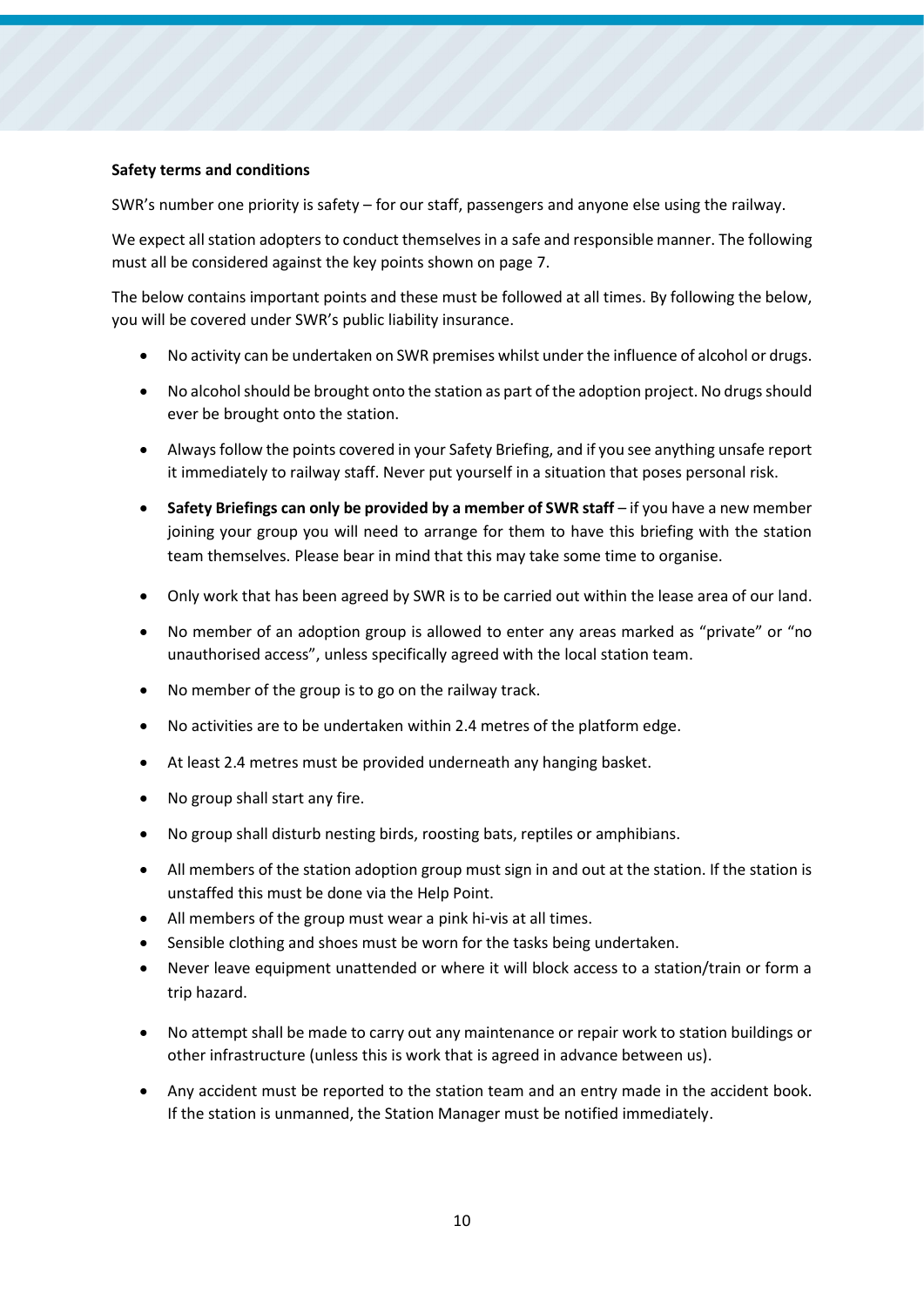#### **Code of Conduct for Station Adopters**

SWR expects a high standard of behaviour from its staff and wishes to see adopters act in a fair and respectful manner when undertaking activities on our stations.

As such we ask all groups to agree to the following points:

- Ensure that no member of the group acts in such a manner as to bring the station adopters, SWR, Community Rail Network or the rail industry into disrepute.
- No adopter shall act in a manner that could lead others to believe they are employees or contractors of SWR.
- Ensure that any issues regarding the station are raised with SWR staff directly, and not through the media or online channels.
- Ensure that the group is open to everyone regardless of race, colour, nationality, ethnic or national origin, gender, sexuality or any other personal difference.
- Keep the SWR Community Rail Manager informed of any third-party funding provided to the group to support the station adoption.
- Work with SWR to help promote the adoption.

SWR reserves the right to review and vary these terms and code of conduct.

If any point covered within this book are not followed, or there is any behaviour deemed as unacceptable by SWR, the adopters will be immediately removed from the location and permanently excluded from the station adoption programme.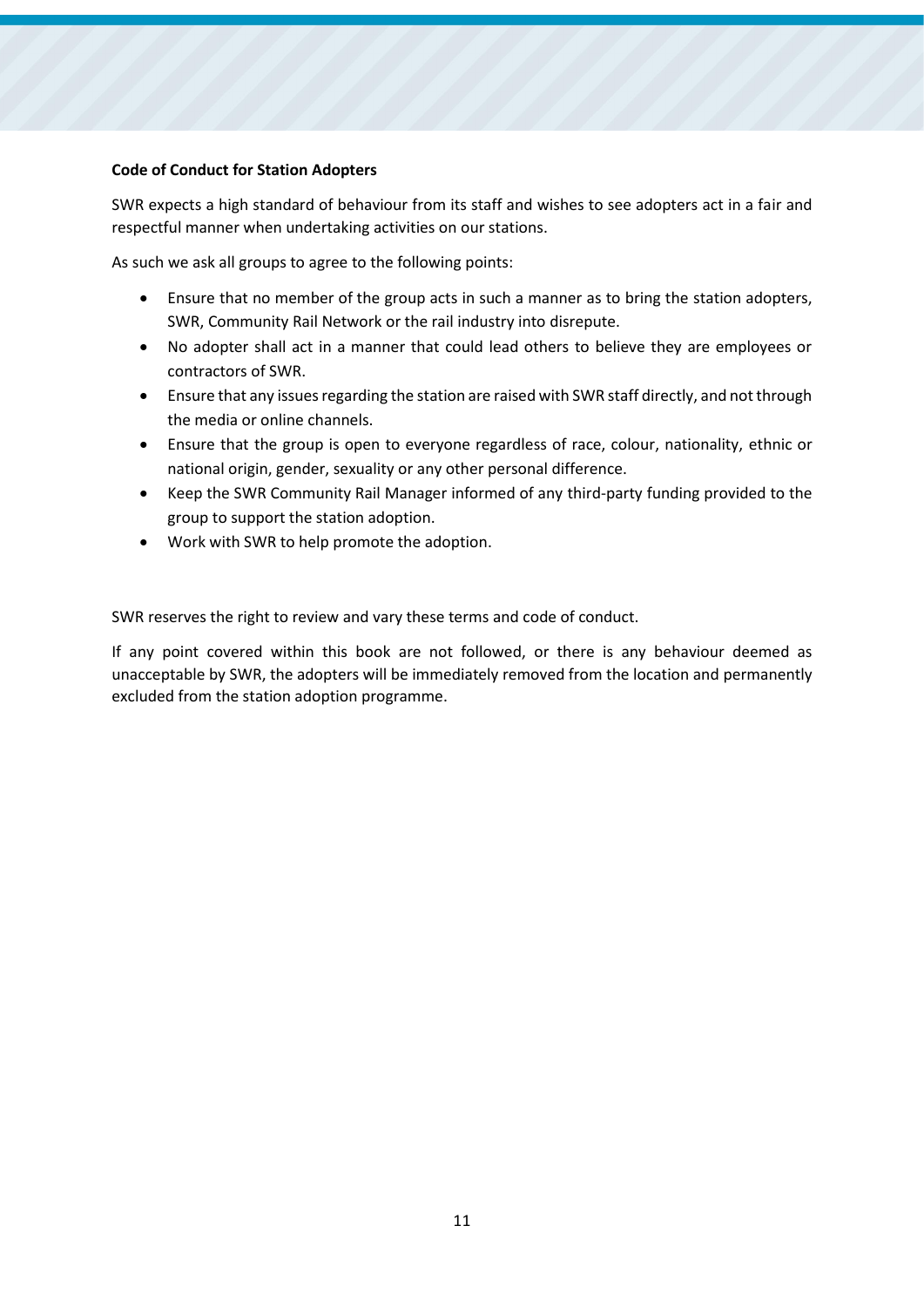#### **Station Adoption Form**

To complete the process of adopting your station please fill in the below form immediately after your station Safety Briefing. By signing this form, you are confirming that you understand the information provided in that briefing and will comply with the terms and conditions, as well as the code of conduct, as outlined in this booklet.

| The aims of the group are                                 |  |
|-----------------------------------------------------------|--|
|                                                           |  |
|                                                           |  |
|                                                           |  |
| These will be achieved by undertaking the following work: |  |
|                                                           |  |
|                                                           |  |
|                                                           |  |
|                                                           |  |
|                                                           |  |
| and they can be contacted in the following ways:          |  |
|                                                           |  |
|                                                           |  |
|                                                           |  |
| Signed <b>Signed Signed Signed Signed Signed</b>          |  |